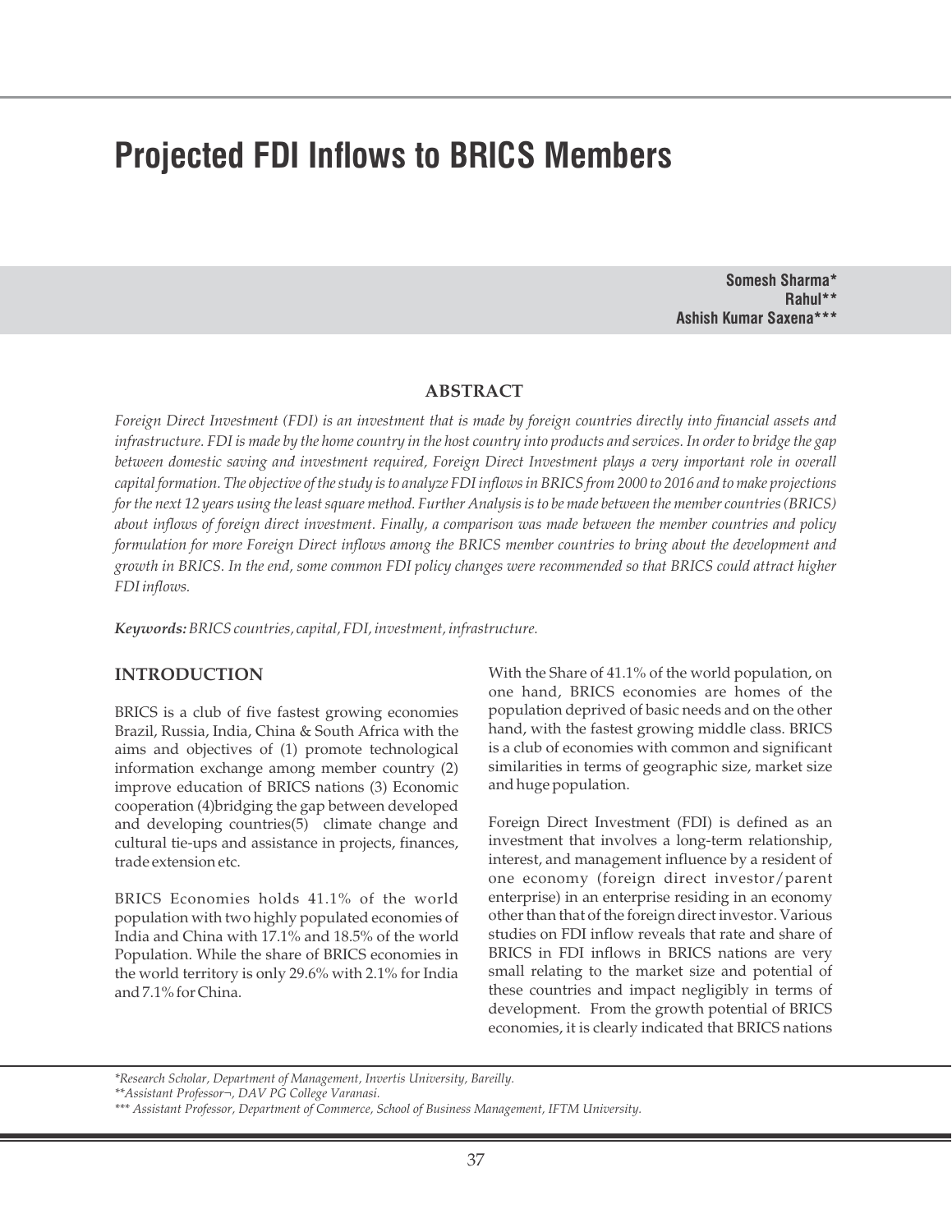are in a better position to attract FDI at a very large scale in the coming years. Low-cost labor, growing economy, diversified social-economic position and globalised trade incentives are the factors likely to attract foreign investors in these regions.

According to the UN report 2012, India China Brazil and South Africa are emerging as the most favored investment destination for FDI inflow. FDI being regarded as the major driving force for the development and growth of a country, the present study analyzes the FDI inflows to the BRICS Economies

From the data, it is observed that India, Russia and China have the highest growth in FDI inflow of from 2000-2016 and slowest growth is seen in South Africa and Brazil. Even after with the highest growth rate there is a vast potential of increase in growth rate in India, Brazil and South Africa. Countries in the BRICS should start intensive efforts by providing more liberalized policies to attract more foreign direct investment

Apart from the individual efforts of the economies, BRICS members should come forward and draft a common Foreign direct investment policy to attract more FDI inflow in BRICS

## **REVIEW OF LITERATURE**

Foreign Direct Investment has been among the one of the most interesting and prominent issue of research among the academicians, researchers and economist in the area of international business. Considerable researches have been done on the working and performance of foreign direct investment (FDI) in BRICS. Impact of FDI on the BRICS, trends of foreign financial flows and identifying determinants of FDI has been the major areas of past researches undertaken in the name of FDI. Many works of literature have been available on foreign direct investment and its related pros & cons to any economy. It is a universally accepted fact that the host economy is benefitted by FDI inflows. UNCTAD (1999) stated that Transnational Corporations (TNCs) can enhance local development efforts by (i) pumping in more financial resources for development; (ii) uplifting export competitiveness; (iii) strengthening the skill base and generating employment; (iv)safeguarding

the environment by fulfilling commitment towards social responsibility; and (v) augmenting technological capabilities through transfer, diffusion and generation.

## **A few of major reviews are discussed herewith-**

To study the relationship between various factors like GDP, Market size, employment rate, trade openness and infrastructure, Muhammad et al. [MUHA2010] used log-linear regression model to estimate the effect of various economic factors on FDI inflow into India, Pakistan and Indonesia. Results were more not into a trend with the three countries and different factors affect FDI inflow individually which suggest different FDI policies at different Countries.

Nilofer in (2011) studied that FDI inflow in India was highly volatile over the period and had shown fluctuating trends from 1991 to 2009. In the study results focused on a high degree of correlation between economic factors and FDI inflow.

Sapna (2011) in her study focused on trends and patterns on FDI inflow and the effects of various factors on FDI inflow using regression analysis. Her finding suggests that in spite of world economic crisis India was a favorite destination for the FDI inflow due to liberalized economic policies.

Sisili et al. [SISI2013] tested the effect of three basic economic variables (Market size, growth of market and exchange rate of country). In the study, the impact of three factors on FDI flow was checked on SAARC nations and it was found that market size and growth of market had a positive impact on FDI inflow but exchange rate had a negative impact.

Narayanmurthy et al. [NARA2010] in his studies focused on FDI determinants in BRICS using panel analysis for a period 1975-2007. Findings of the study were that market size labor cost infrastructure, capital formation are the key determinants of FDI inflow of BRICS while economic stability, trade openness and growth prospects seemed to be insignificant variable in FDI Inflow in BRICS. Jha (2003) in his studies focused on trends in FDI inflow in India. Findings of the study suggest that in

spite of the Indian Potential and performance, FDI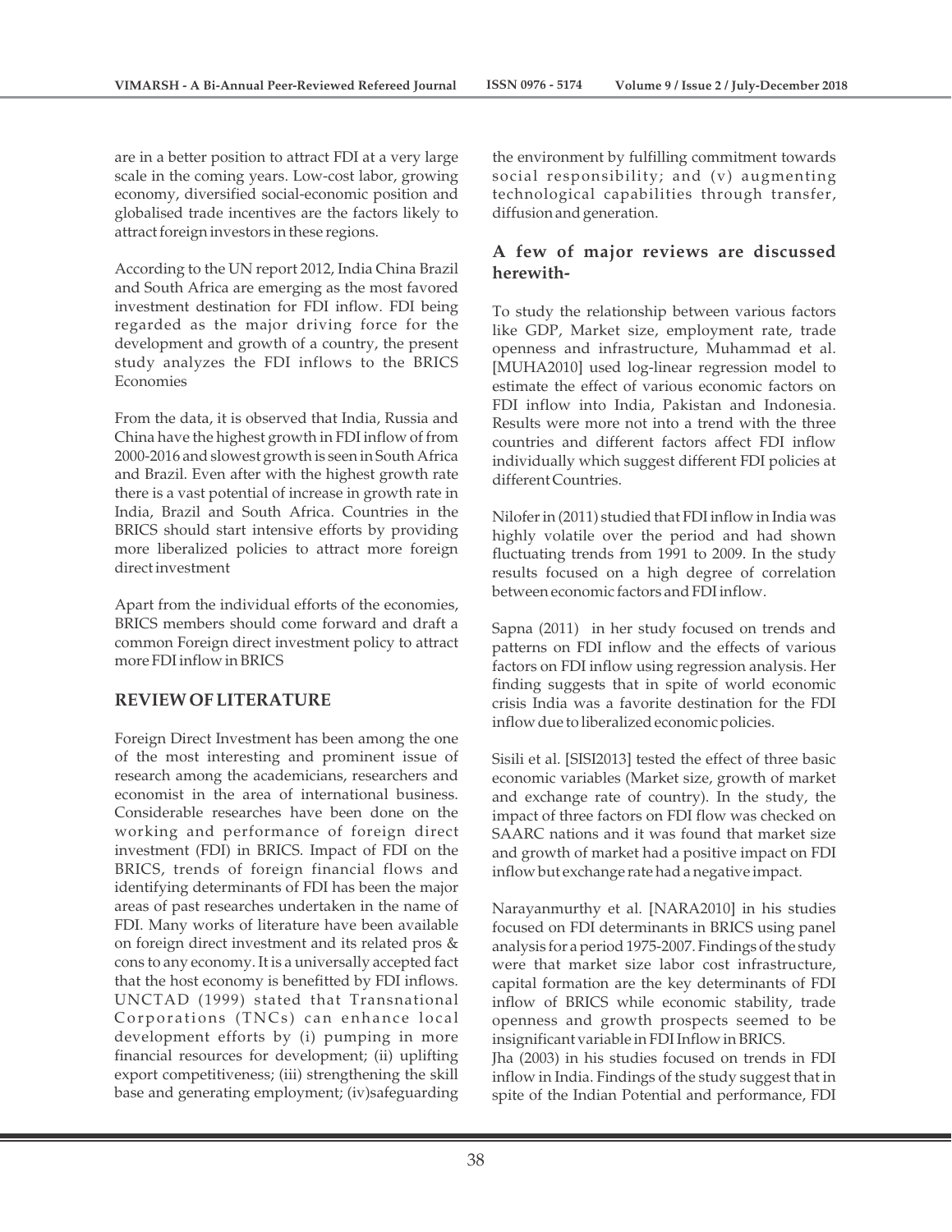inflow in insignificant and a change in FDI figures was observed as after the government revised its calculation of FDI figures in accordance with the best international practices.

Nandi (2012) in his studies focused on the effects of emerging BRICS economies on the FDI policies of worldwide nations and to investigate the effect on past present and future FDI policies.

Bose (2012) in his studies attempted to gauge the FDI trends in emerging economies of Asia, he did a descriptive and explorative research on the positive and negative effects of the FDI while they go in for direct investments in India and China

A study by Chaturvedi on FDI (2011) analyzed that the sector and country wise FDI inflow to India had come up with the countries from Mauritius, Singapore, USA and UK and these countries are keen to invest in India with service sector, computer hardware and telecommunication sectors receiving highest FDI inflows.

Jyoti et al. [JYOT2017] attempted to forecast the FDI inflow in India which showed a positive trend. The study also revealed that BRICS nations had potential and performance for an increased level of FDI inflow but they are far behind from the expectation.

In a study Uduak et al.[UDUA2014] "Determinants of Foreign Direct Investment in Fast-Growing Economies: A Study of BRICS and MINT" focuses on to examine the determinants of foreign direct investment (FDI) in Brazil, Russia, India, China, and South Africa (BRICS) and Mexico, Indonesia, Nigeria, and Turkey (MINT) using data for eleven years i.e. 2001 – 2011. Results of the studies show that market size, infrastructure availability, and trade openness play the most significant roles in attracting FDI to BRICS and MINT.

## **OBJECTIVES OF THE STUDY**

## **Following are the objectives of the study:**

- (1) To Study the Trend and Pattern of FDI Inflow into BRICS.
- (2) To Compare the Intercountry FDI Inflow into BRICS Economies.
- (3) To Study FDI inflows and make a prediction of FDI inflows from 2018 to 2028.with a special reference to India

## **Nature and Source of Data**

In this study, Secondary sources of data have been used for purpose of analysis. For the study, relevant secondary data had been collected from reports of UNCTAD on FDI inflow, BRICS Joint statistical publications, and reports from central banks of Member countries of BRICS Economies.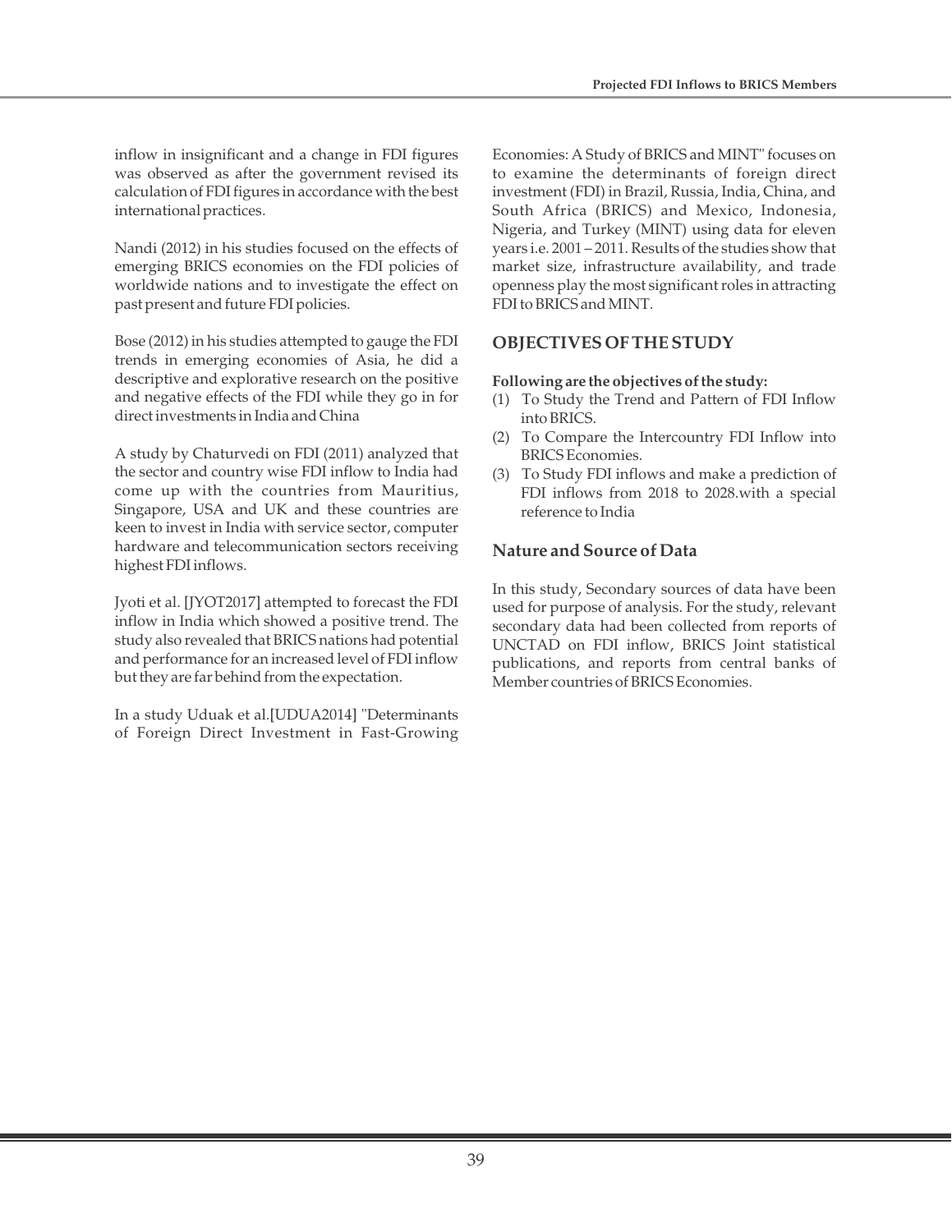| Year | FDI Inflow in<br><b>BRICS</b> | <b>Annual growth</b><br>in FDI inflow |
|------|-------------------------------|---------------------------------------|
| 1999 | 75854                         |                                       |
| 2000 | 80620                         | 6%                                    |
| 2001 | 84405                         | 5%                                    |
| 2002 | 79957                         | $-5\%$                                |
| 2003 | 76458                         | $-4\%$                                |
| 2004 | 100635                        | 32%                                   |
| 2005 | 116116                        | 15%                                   |
| 2006 | 149618                        | 29%                                   |
| 2007 | 204916                        | 37%                                   |
| 2008 | 285537                        | 39%                                   |
| 2009 | 191837                        | $-33%$                                |
| 2010 | 261204                        | 36%                                   |
| 2011 | 297438                        | 14%                                   |
| 2012 | 256120                        | $-14%$                                |
| 2013 | 266867                        | 4%                                    |
| 2014 | 271090                        | 2%                                    |
| 2015 | 257528                        | $-5\%$                                |
| 2016 | 276803                        | 7%                                    |
|      |                               |                                       |

**Illustration 1 : FDI Inflow and Growth in BRICS From Year 2000-2016 (US \$ in Millions)**

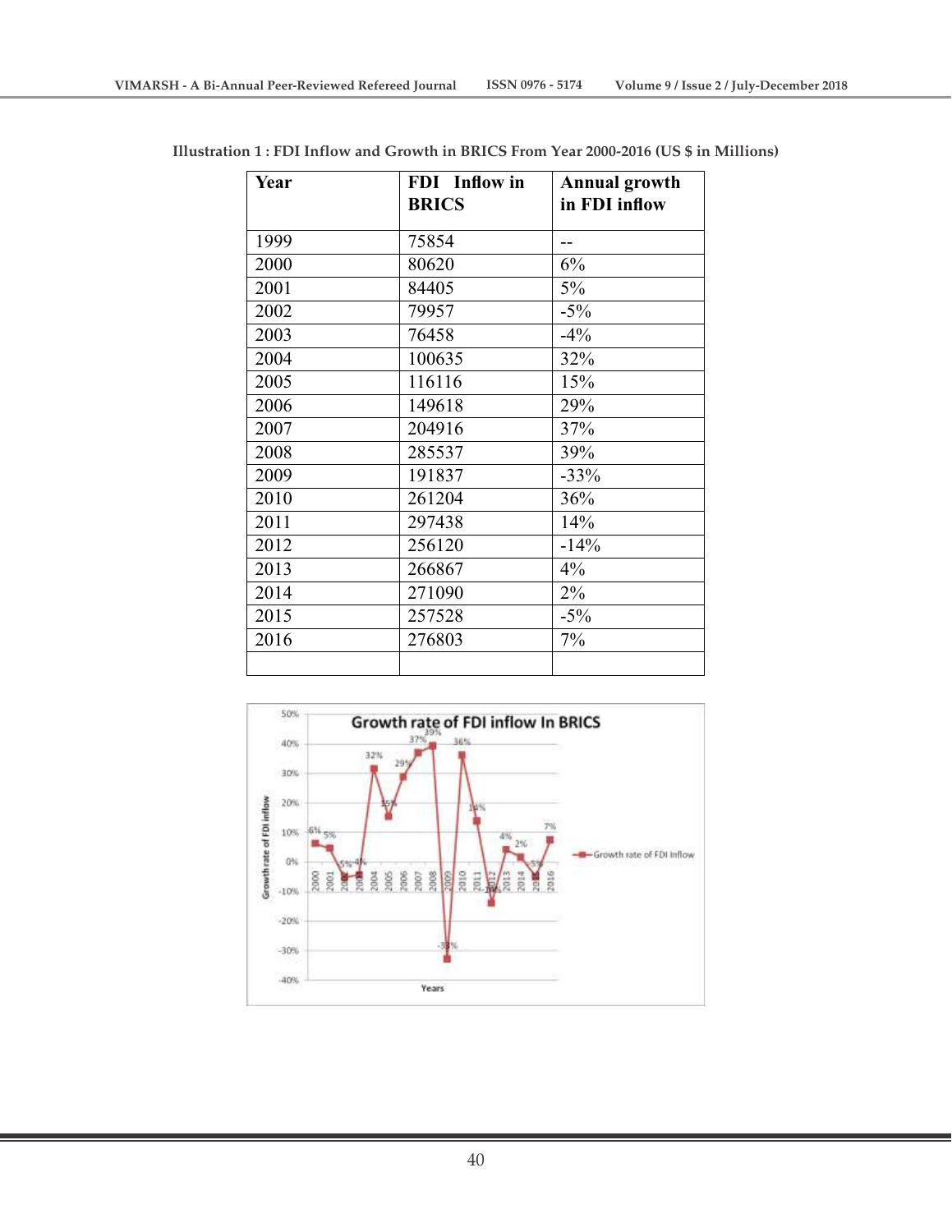From the Above table and graph, it can be seen that the growth rate of FDI inflow in BRICS was highest upto 39% in 2008 but there was a sudden decrease in inflow upto -33% this decline was due to the economic crisis of 2007-08. There was again increase in growth rate in 2010 but gradually effect of economic crisis can be seen over the FDI inflow in BRICS and there is a continuous downfall in the FDI growth rate. This decline in growth rate of BRICS is due to the poor performance of some of the member countries of BRICS.

| <b>Year</b> | <b>Brazil</b> | <b>China</b> | <b>India</b> | <b>Russian</b><br><b>Federation</b> | <b>South</b><br><b>Africa</b> |
|-------------|---------------|--------------|--------------|-------------------------------------|-------------------------------|
|             |               |              |              |                                     |                               |
| 2000        | 32779         | 40715        | 3588         | 2651                                | 887                           |
| 2001        | 22457         | 46878        | 5478         | 2808                                | 6784                          |
| 2002        | 16590         | 52743        | 5630         | 3425                                | 1569                          |
| 2003        | 10144         | 53505        | 4321         | 7755                                | 734                           |
| 2004        | 18146         | 60630        | 5778         | 15284                               | 798                           |
| 2005        | 15066         | 72406        | 7622         | 14375                               | 6647                          |
| 2006        | 18822         | 72715        | 20328        | 37442                               | 311                           |
| 2007        | 34585         | 83521        | 25350        | 54922                               | 6538                          |
| 2008        | 45058         | 108312       | 47102        | 75856                               | 9209                          |
| 2009        | 25949         | 95000        | 35634        | 27752                               | 7502                          |
| 2010        | 83749         | 114734       | 27417        | 31668                               | 3636                          |
| 2011        | 96152         | 123985       | 36190        | 36868                               | 4243                          |
| 2012        | 76098         | 121080       | 24196        | 30188                               | 4559                          |
| 2013        | 53060         | 123911       | 28199        | 53397                               | 8300                          |
| 2014        | 73086         | 128500       | 34582        | 29152                               | 5771                          |
| 2015        | 64267         | 135610       | 44064        | 11858                               | 1729                          |
| 2016        | 58680         | 133700       | 44486        | 37668                               | 2270                          |

**Illustration 2 : Country Wise FDI Inflow (US \$ in Millions)**

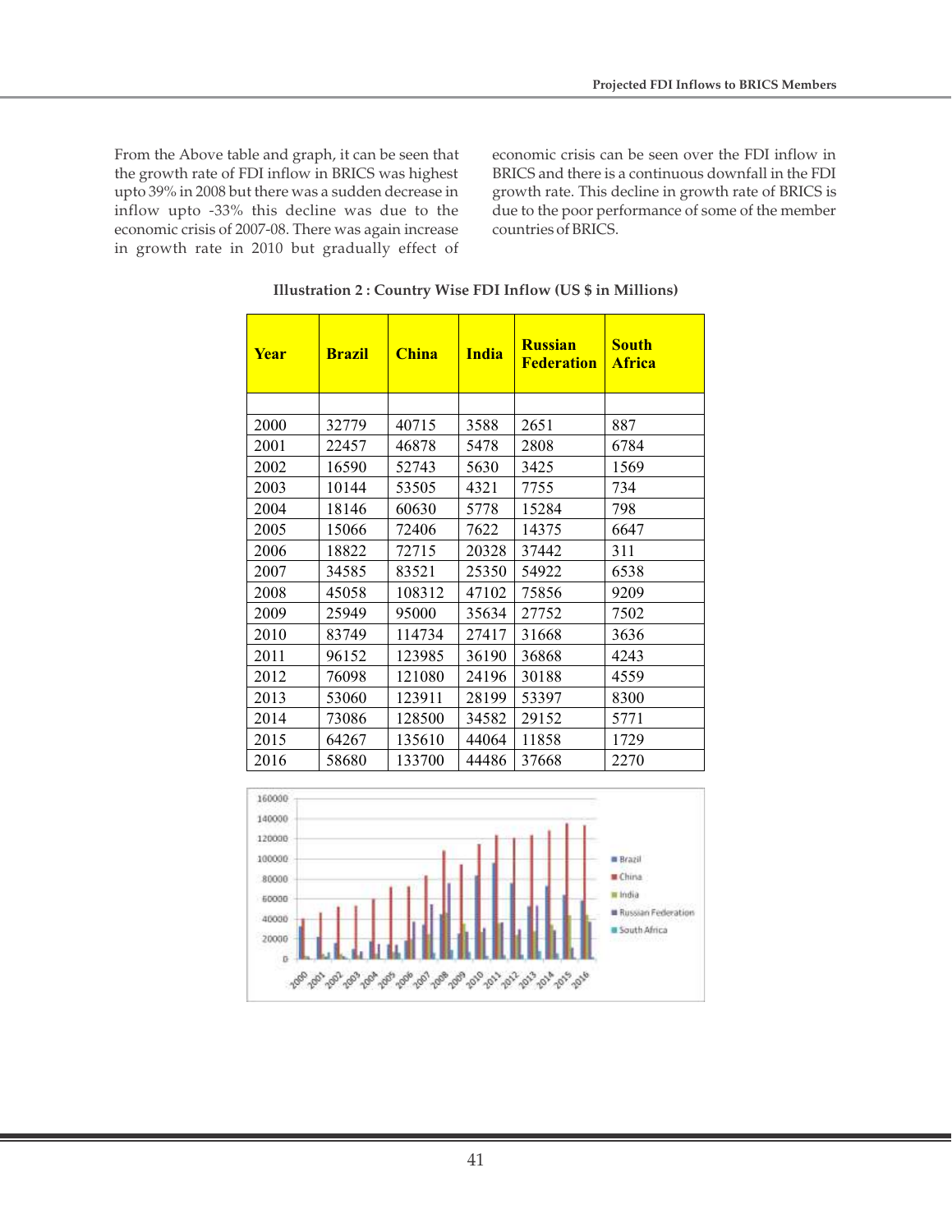| Year            | 00                       | 01                       | 02                  | 03                                              | 04                  | 05                       | 06                              | 07                  | 08                  | 09                                    | 10                                              | 11                  | 12                                              | 13                       | 14                       | 15                  | 16                       |
|-----------------|--------------------------|--------------------------|---------------------|-------------------------------------------------|---------------------|--------------------------|---------------------------------|---------------------|---------------------|---------------------------------------|-------------------------------------------------|---------------------|-------------------------------------------------|--------------------------|--------------------------|---------------------|--------------------------|
| <b>Brazil</b>   | 15                       | 31                       | 26                  | 39                                              | 79                  | ۰<br>17                  | 25                              | 84<br>$\frac{0}{0}$ | 30<br>$\frac{0}{0}$ | ٠<br>42<br>$\frac{0}{0}$              | 22<br>3<br>$\%$                                 | 15<br>$\frac{0}{0}$ | $\overline{\phantom{a}}$<br>21<br>$\frac{0}{0}$ | -<br>30<br>$\frac{0}{0}$ | 38<br>$\frac{0}{0}$      | 12<br>$\frac{0}{0}$ | 9<br>$\frac{0}{0}$       |
| China           | 1<br>$\frac{0}{0}$       | 15<br>$\frac{0}{0}$      | 13<br>$\frac{0}{0}$ | 1<br>$\frac{0}{0}$                              | 13<br>$\frac{0}{0}$ | 19<br>$\frac{0}{0}$      | $\theta$<br>$\frac{0}{0}$       | 15<br>$\frac{0}{0}$ | 30<br>$\frac{0}{0}$ | $\blacksquare$<br>12<br>$\frac{0}{0}$ | 21<br>$\%$                                      | 8<br>$\frac{0}{0}$  | $\overline{\phantom{a}}$<br>2<br>$\frac{0}{0}$  | 2<br>$\frac{0}{0}$       | 4<br>$\frac{0}{0}$       | 6<br>$\frac{0}{0}$  | 1<br>$\frac{0}{0}$       |
| India           | 65<br>$\frac{0}{0}$      | 53<br>$\frac{0}{0}$      | 3<br>$\frac{0}{0}$  | $\overline{\phantom{a}}$<br>23<br>$\frac{0}{0}$ | 34<br>$\frac{0}{0}$ | 32<br>$\frac{0}{0}$      | 16<br>7<br>$\frac{0}{0}$        | 25<br>$\frac{0}{0}$ | 86<br>$\frac{0}{0}$ | ٠<br>24<br>$\frac{0}{0}$              | $\overline{\phantom{a}}$<br>23<br>$\%$          | 32<br>$\frac{0}{0}$ | $\overline{\phantom{a}}$<br>33<br>$\frac{0}{0}$ | 17<br>$\frac{0}{0}$      | 23<br>$\frac{0}{0}$      | 27<br>$\frac{0}{0}$ | 1<br>$\frac{0}{0}$       |
| Russia          | ٠<br>19<br>$\frac{0}{0}$ | 6<br>$\frac{0}{0}$       | 22<br>$\frac{0}{0}$ | 12<br>6<br>$\frac{0}{0}$                        | 97<br>$\frac{0}{0}$ | ۰<br>6<br>$\frac{0}{0}$  | 16<br>$\Omega$<br>$\frac{0}{0}$ | 47<br>$\frac{0}{0}$ | 38<br>$\frac{0}{0}$ | ÷,<br>63<br>$\frac{0}{0}$             | 14<br>$\%$                                      | 16<br>$\frac{0}{0}$ | $\blacksquare$<br>18<br>$\frac{0}{0}$           | 77<br>$\frac{0}{0}$      | ٠<br>45<br>$\frac{0}{0}$ | 59<br>$\frac{0}{0}$ | 21<br>8<br>$\frac{0}{0}$ |
| South<br>Africa | -<br>41<br>$\frac{0}{0}$ | 66<br>5<br>$\frac{0}{0}$ | 77<br>$\frac{0}{0}$ | 53<br>$\frac{0}{0}$                             | 9<br>$\frac{0}{0}$  | 73<br>3<br>$\frac{0}{0}$ | ۰<br>95<br>$\frac{0}{0}$        | 200<br>$2\%$        | 41<br>$\frac{0}{0}$ | ٠<br>19<br>$\frac{0}{0}$              | $\overline{\phantom{a}}$<br>52<br>$\frac{0}{0}$ | 17<br>$\%$          | $\overline{7}$<br>$\frac{0}{0}$                 | 82<br>$\frac{0}{0}$      | -<br>30<br>$\frac{0}{0}$ | 70<br>$\frac{0}{0}$ | 31<br>$\%$               |

#### **Illustration 3**

#### **Note: (Data in %age)**

If we look into the probable reasons for the falling rate of FDI inflow into BRICS then we have to study the pattern of FDI inflow and the growth of its member countries individually. From the Given Data table and chart it is very much clear that In the BRICS economies, China is performing consistently from the Year 2000 to 2016 and there is continuous growth in FDI inflow except the Year 2009 which was due to the economic recession in the world economy. In the chart Second Place is occupied by India, there is tremendous growth in FDI inflow but it is the form of a roller coaster. In spite of good growth in FDI inflow in India, its value is much lower than Brazil, Russia and China. Brazil, Russia and South Africa performance is not consistent and it is poor. In spite of vast Potential of growth and development, there is no consistent inflow of FDI. In the last 4 years from 2013 to 2016, India and China both the economies have a positive growth rate in FDI but it is negative in case of Brazil, Russia and South Africa and these countries are contributing low rate of FDI inflow into BRICS. To increase the

FDI flow into BRICS all member countries would need to work together to increase the more inflow of FDI for development and for gaining strength at the international level equal to other economic groups like G-7, ASEAN, SAFTA and Eurozone etc.

Projection of FDI inflow into BRICS from 2018-2028 The trend in FDI inflows for next 10 years i.e. 2017- 2028 has been predicted after studying the quantum of FDI inflows to BRICS, from 2000- 2016. The estimation of FDI inflows to the country is approximated by using least square method. The equation of a straight line is as follows:

$$
Y=a+bx
$$
  
Where Y = dependent variable (FDI)  
a = intercept  
b = slope  
x = independent variable (time)  
The normal equations are

 $\Sigma y = na + b \Sigma x$  $\Sigma xy = a\Sigma x + b\Sigma x2$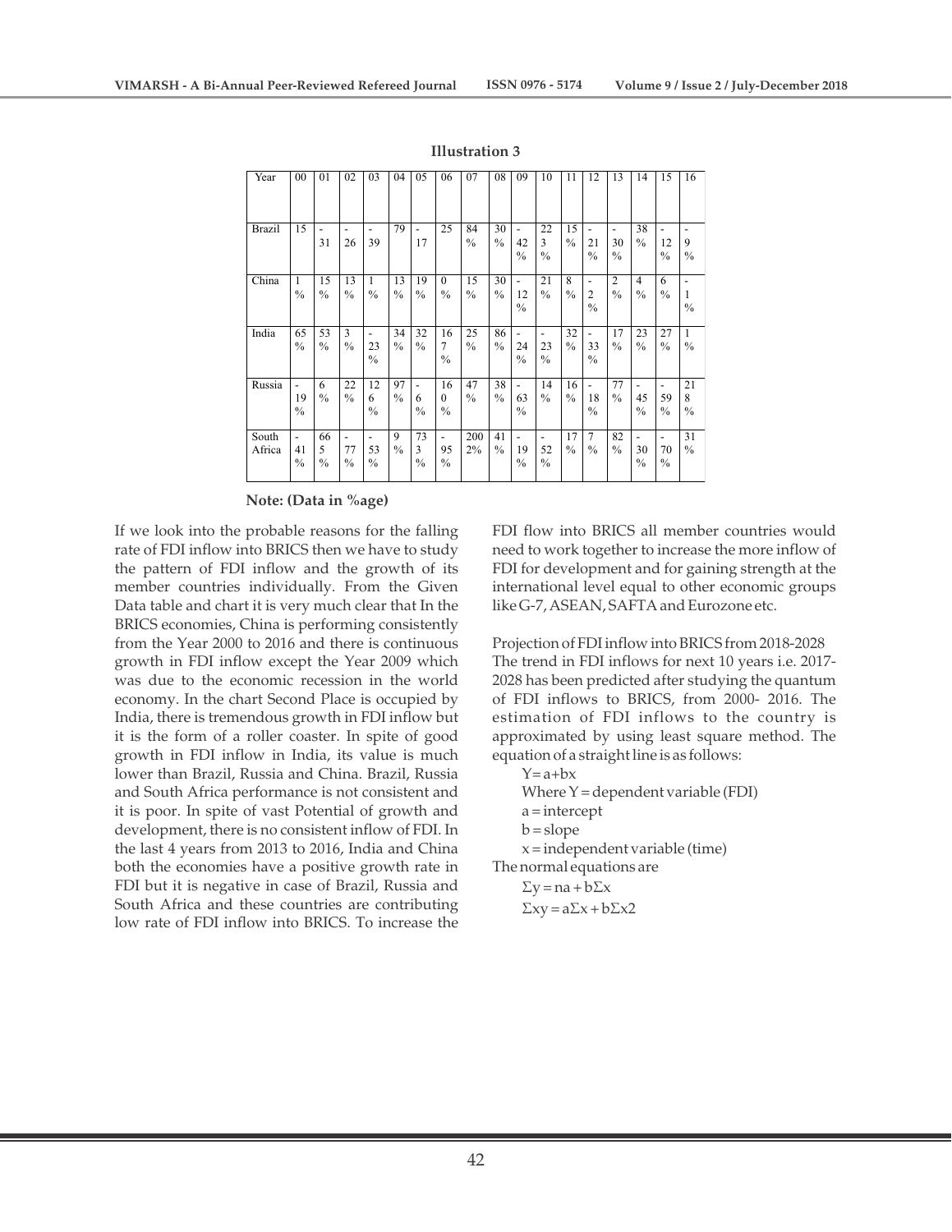

# **Descriptive Statistics**

|                               | Mean | Std.<br>Deviation   |  |
|-------------------------------|------|---------------------|--|
| FDI Inflow in<br><b>BRICS</b> |      | 191597.00 85901.367 |  |

# **Correlations**

|                        |                               | FDI Inflow<br>in BRICS | Year          |
|------------------------|-------------------------------|------------------------|---------------|
| Pearson<br>Correlation | FDI Inflow in<br><b>BRICS</b> | 1.000                  | .901          |
|                        | Year<br>FDI Inflow in         | .901                   | 1.000<br>.000 |
| Sig. (1-tailed)        | <b>BRICS</b><br>Year          | .000                   |               |
| N                      | FDI Inflow in<br><b>BRICS</b> | 17                     | 17            |
|                        | Year                          |                        |               |

## **Model Summary**

| Mode R |                   |      | R Square   Adjusted R<br>Square | Std. Error of<br>the Estimate |
|--------|-------------------|------|---------------------------------|-------------------------------|
|        | .901 <sup>a</sup> | .813 | .800                            | 38413.767                     |

a. Predictors: (Constant), Year

This table provides the R and R2 values. The R value represents the simple correlation and is 0.901, which indicates a high degree of correlation. The R2 value indicates how much of the total variation in the

dependent variable, FDI inflow can be explained by the independent variable, year, In this case, 81.3% which is very large, it means model fits your data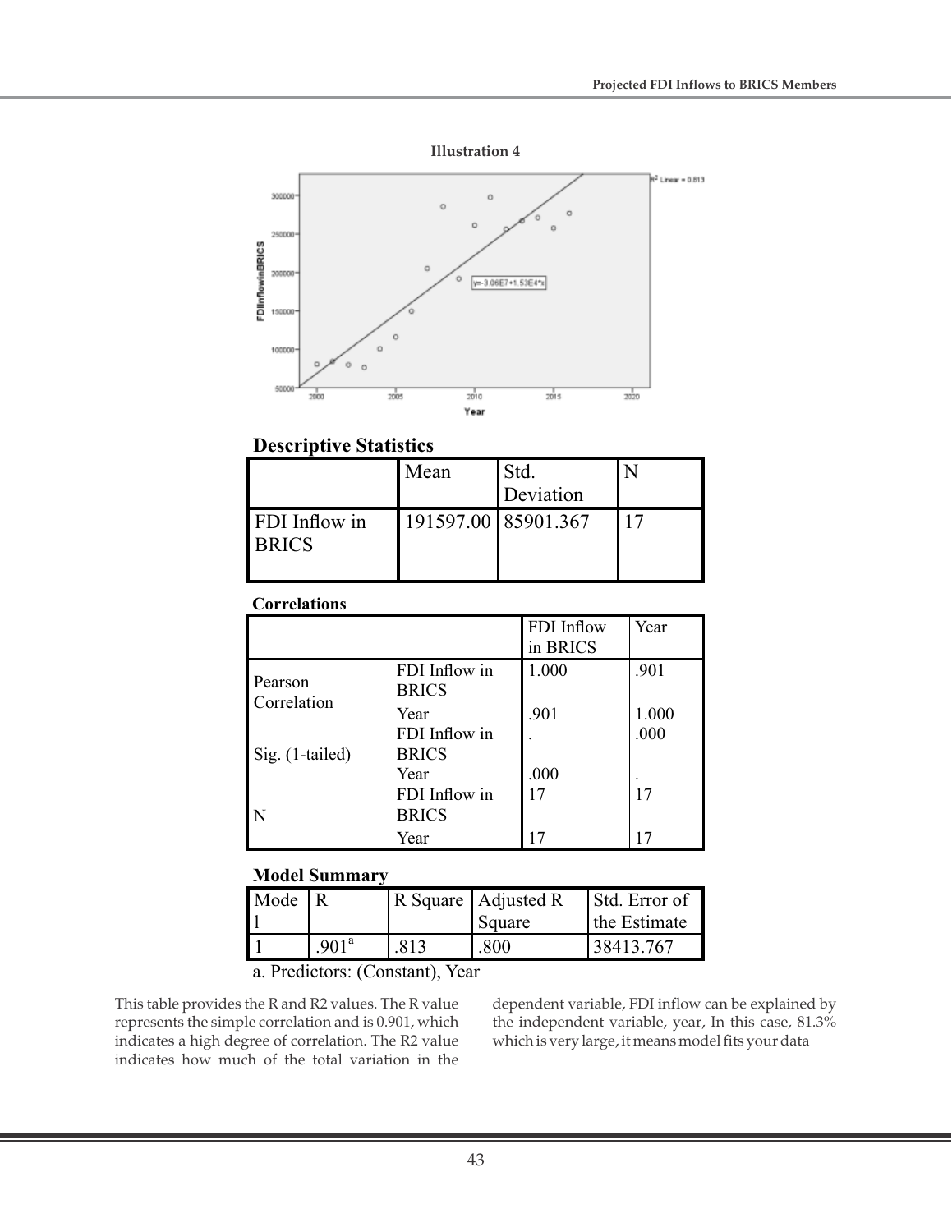| Model |            | Sum of<br>Squares    | df | Mean Square                | ١F | Sig.              |
|-------|------------|----------------------|----|----------------------------|----|-------------------|
|       | Regression | 9593045473<br>5.022  |    | 95930454735 65.010<br>.022 |    | .000 <sup>b</sup> |
|       | Residual   | 2213426219<br>0.978  | 15 | 1475617479.<br>399         |    |                   |
|       | Total      | 1180647169<br>26.000 | 16 |                            |    |                   |

**Illustration 5 ANOVA a**

a. Dependent Variable: FDI Inflow in BRICS

b. Predictors: (Constant), Year

This table indicates that the regression model predicts the dependent variable significantly well. This indicates the statistical significance of the regression model that was run. Here,  $p < 0.0005$ , which is less than 0.05, and indicates that, overall, the regression model statistically significantly predicts the outcome variable (i.e., it is a good fit for the data). The Coefficients table provides us with the

|  | <b>Illustration 6 Coefficients</b> <sup>ª</sup> |
|--|-------------------------------------------------|
|  |                                                 |

| Model      | Unstandardized Coefficients |            | Standardized<br>Coefficients |          | Sig. |  |
|------------|-----------------------------|------------|------------------------------|----------|------|--|
|            |                             | Std. Error | Beta                         |          |      |  |
| (Constant) | -30598558.235 3818755.16    |            |                              | $-8.013$ | 000  |  |
| ear        | 15333.743                   | 1901.765   | 901                          | 8.063    | 000  |  |

a. Dependent Variable: FDI Inflow in BRICS

necessary information to predict FDI inflow from Period, as well as determine whether FDI inflow

contributes statistically significantly to the model. Equation for the model is:

### **Illustration 7 : FDI Inflow = -30598558+15333.74\* FDI inflow**

| 2000<br>68927.06<br>80620<br>2001<br>84405<br>84260.8<br>2002<br>79957<br>99594.54<br>2003<br>76458<br>114928.3<br>2004<br>100635<br>130262<br>2005<br>116116<br>145595.8<br>2006<br>149618<br>160929.5<br>2007<br>204916<br>176263.3<br>2008<br>191597<br>285537<br>2009<br>191837<br>206930.7<br>2010<br>261204<br>222264.5<br>2011<br>297438<br>237598.2<br>2012<br>256120<br>252932<br>2013<br>266867<br>268265.7<br>2014<br>271090<br>283599.5<br>2015<br>257528<br>298933.2<br>2016<br>276803<br>314266.9<br>2017<br>329600.7<br>2018<br>344934.4 |
|---------------------------------------------------------------------------------------------------------------------------------------------------------------------------------------------------------------------------------------------------------------------------------------------------------------------------------------------------------------------------------------------------------------------------------------------------------------------------------------------------------------------------------------------------------|
|                                                                                                                                                                                                                                                                                                                                                                                                                                                                                                                                                         |
|                                                                                                                                                                                                                                                                                                                                                                                                                                                                                                                                                         |
|                                                                                                                                                                                                                                                                                                                                                                                                                                                                                                                                                         |
|                                                                                                                                                                                                                                                                                                                                                                                                                                                                                                                                                         |
|                                                                                                                                                                                                                                                                                                                                                                                                                                                                                                                                                         |
|                                                                                                                                                                                                                                                                                                                                                                                                                                                                                                                                                         |
|                                                                                                                                                                                                                                                                                                                                                                                                                                                                                                                                                         |
|                                                                                                                                                                                                                                                                                                                                                                                                                                                                                                                                                         |
|                                                                                                                                                                                                                                                                                                                                                                                                                                                                                                                                                         |
|                                                                                                                                                                                                                                                                                                                                                                                                                                                                                                                                                         |
|                                                                                                                                                                                                                                                                                                                                                                                                                                                                                                                                                         |
|                                                                                                                                                                                                                                                                                                                                                                                                                                                                                                                                                         |
|                                                                                                                                                                                                                                                                                                                                                                                                                                                                                                                                                         |
|                                                                                                                                                                                                                                                                                                                                                                                                                                                                                                                                                         |
|                                                                                                                                                                                                                                                                                                                                                                                                                                                                                                                                                         |
|                                                                                                                                                                                                                                                                                                                                                                                                                                                                                                                                                         |
|                                                                                                                                                                                                                                                                                                                                                                                                                                                                                                                                                         |
|                                                                                                                                                                                                                                                                                                                                                                                                                                                                                                                                                         |
|                                                                                                                                                                                                                                                                                                                                                                                                                                                                                                                                                         |
| 2019<br>360268.2                                                                                                                                                                                                                                                                                                                                                                                                                                                                                                                                        |
| 2020<br>375601.9                                                                                                                                                                                                                                                                                                                                                                                                                                                                                                                                        |
| 2021<br>390935.7                                                                                                                                                                                                                                                                                                                                                                                                                                                                                                                                        |
| 2022<br>406269.4                                                                                                                                                                                                                                                                                                                                                                                                                                                                                                                                        |
| 2023<br>421603.1                                                                                                                                                                                                                                                                                                                                                                                                                                                                                                                                        |
| 2024<br>436936.9                                                                                                                                                                                                                                                                                                                                                                                                                                                                                                                                        |
| 452270.6<br>2025                                                                                                                                                                                                                                                                                                                                                                                                                                                                                                                                        |
| 2026<br>467604.4                                                                                                                                                                                                                                                                                                                                                                                                                                                                                                                                        |
| 2027<br>498271.9                                                                                                                                                                                                                                                                                                                                                                                                                                                                                                                                        |
| 2028<br>513605.6                                                                                                                                                                                                                                                                                                                                                                                                                                                                                                                                        |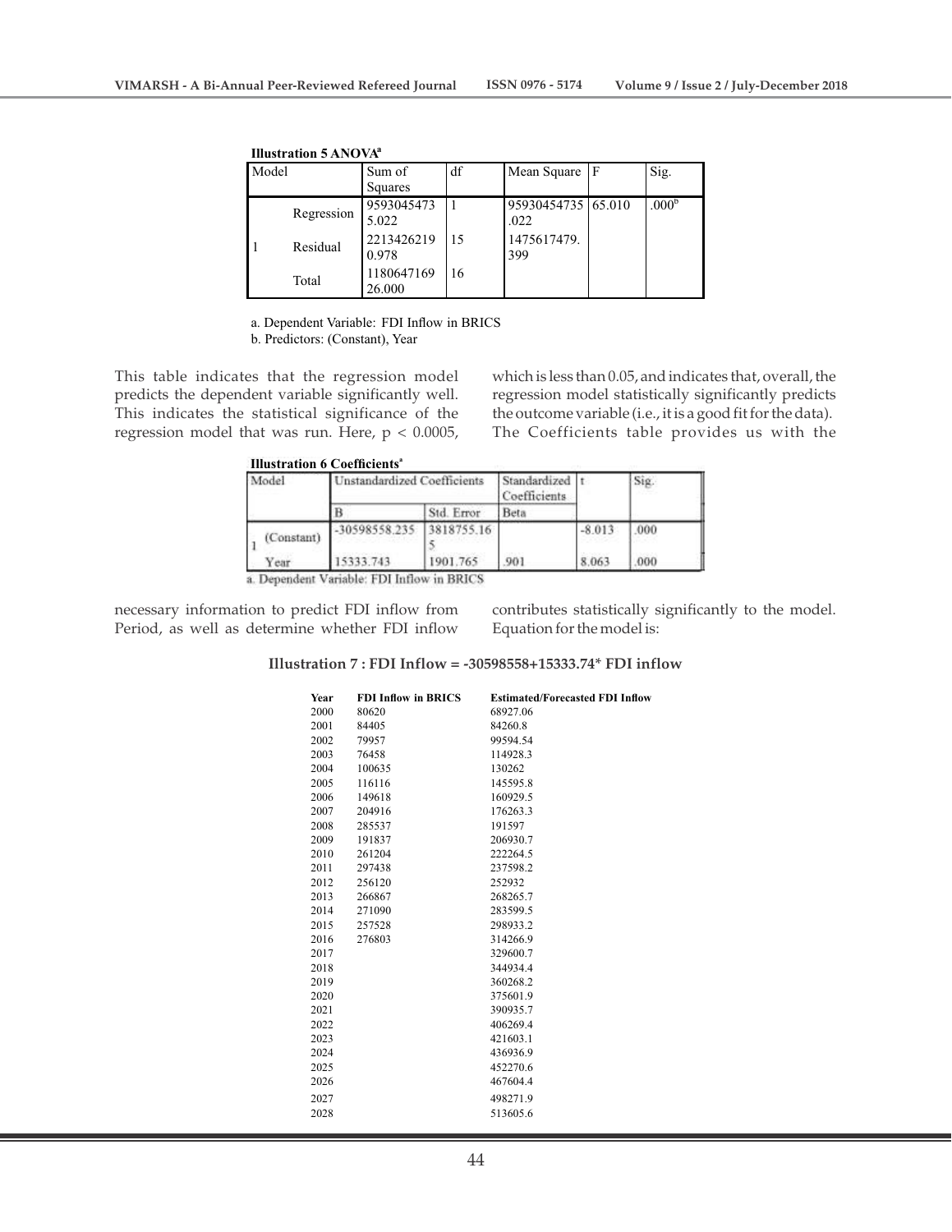

From the graph and table of estimated FDI inflow, it is clear that the trend of increasing FDI inflow will continue over a period of time and trends favor a positive FDI flow in the future.

## **FINDINGS**

From the above projection of FDI inflow, we can see that growth of FDI in BRICS is going to be tremendous and BRICS can use this increased inflow of FDI to the development of the economies of member countries and can emerge as a strong economic grouping among the existing system and can challenge the supremacy of Most industrialist Group of G-7 and other groupings of developed nations. But to achieve this goal BRICS member should come together and sketch out a plan to attract more FDI into member countries and also from other countries. They should frame a policy of equal development of the member nations and should increase cooperation not only in the form of financial investment but also in the form of FDI in technology, managerial know-how and resource mobilization. Joint efforts of the fastest growing and developing economies can bring them into the stage of developed economies so cooperation would be needed in policy framework and policy formulation and implementation. Member countries can help each other by providing expertise, natural resources and technical know-how.

# **CONCLUSION**

The world has, for all the good reasons, witnessed a marked change with respect to geopolitics, economics and production distribution. For reasons galore, Brazil, Russia, India and China (BRIC) emerge as major economies that played a major role in the world economy as producers of goods and services. BRIC countries have the common attribute of the huge population which in turn led to larger capital inflows owing to their large potential consumer market. Despite having any trade or integrated economic union BRIC countries are indexed as emerging economies. Tough competition among the countries forced them to cooperate and jointly prepare a common policy on FDI flow by relaxing their norms pertaining to entry regulations, taxes, environmental clearances, and stipulations on working conditions to attract higher FDI inflows so that BRICS can emerge as a strong and powerful economic force

## **BIBLIOGRAPHY**

- *Singh N and Srinivasan T. N., "Indian Federalism, Economic Reform and Globalization", UC Santa Cruz Centre for International Economics, 2002, Working Paper No. 02-13.*
- *Sahoo, D., & Mathiyazhagan, M. K. (2003). Economic Growth In India: "does Foreign Direct Investment Inflow Matter?". The Singapore*  Economic Review, 48(02), 151-171. *doi:10.1142/s0217590803000748*
- *Muhammad Azam, Ling Lukman (January 2010), Determinants of Foreign Direct Investment in India, Indonesia and Pakistan: A Quantitative Approach, Journal of Managerial Sciences; Jan-Jun2010, Vol. 4 Issue 1, p31*
- *Nilofer Hussaini N H (2011), Economic factors and Foreign Direct Investment in India: A correlation study, ASIAN JOURNAL OF MANAGEMENT RESEARCH, Volume 2 Issue 1, ISSN2229–3795*